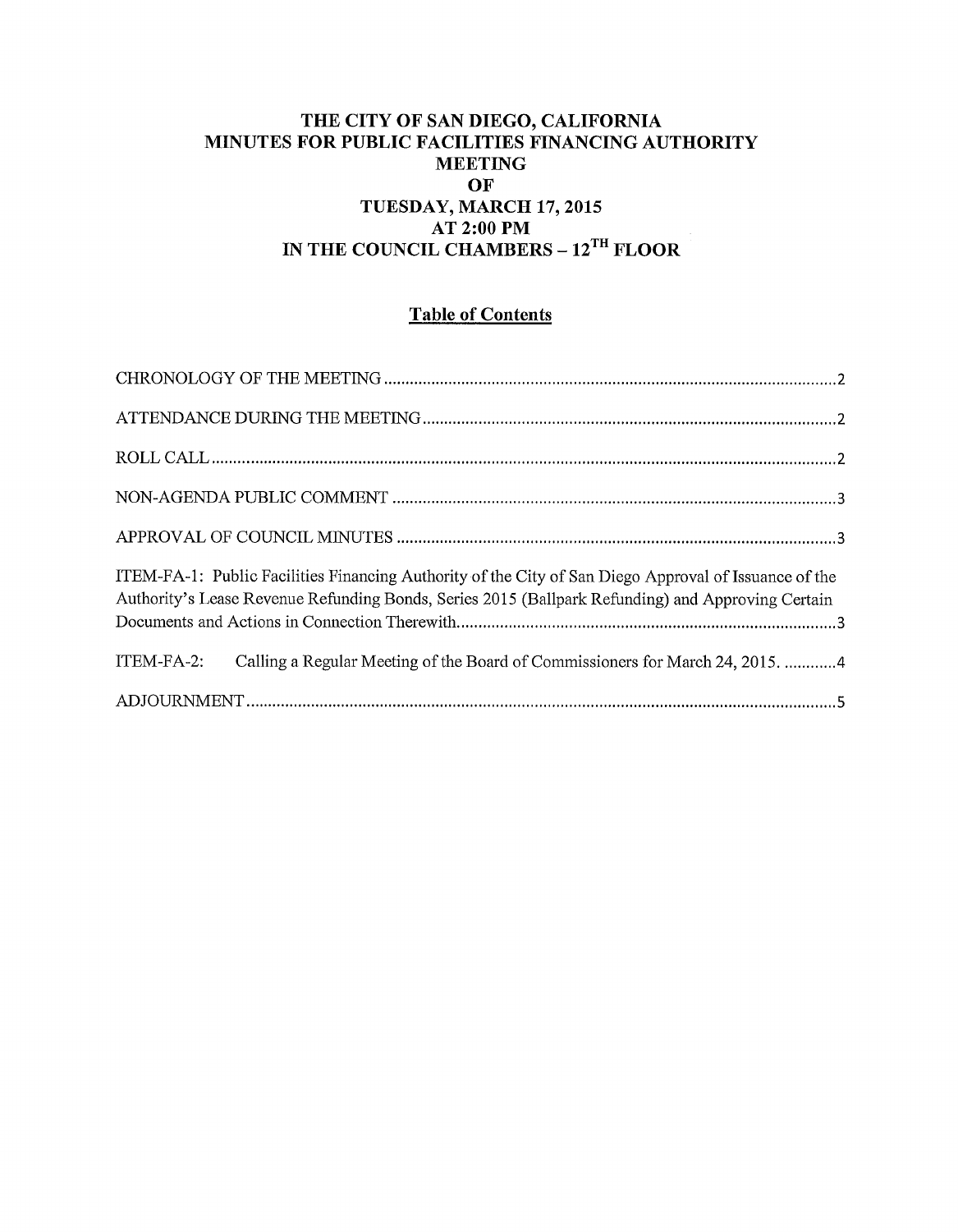#### CHRONOLOGY OF THE MEETING:

The meeting was called to order by Council President Lightner at 2:02 p.m. The meeting was adjourned by Council President Lightner at 2:02 p.m.

#### ATTENDANCE DURING THE MEETING:

PRESENT:

CD-1 Council President Sherri Lightner CD-2 Councilmember Lorie Zapf CD-3 Councilmember Todd Gloria CD-4 Councilmember Myrtle Cole CD-5 Councilmember Mark Kersey CD-6 Councilmember Chris Cate CD-7 Councilmember Scott Sherman CD-8 Councilmember David Alvarez CD-9 Council President Pro Tern Marti Emerald

ABSENT:

None.

CITY CLERK: Maland (mf)

ROLLCALL:

- (1) Council President Lightner-present
- (2) Councilmember Zapf-present
- (3) Councilmember Gloria-present
- (4) Councilmember Cole-present
- (5) Councilmember Kersey-present
- (6) Councilmember Cate-present
- (7) Councilmember Shennan-present
- (8) Councilmember Alvarez-present
- (9) Council President Pro Tern Emerald-present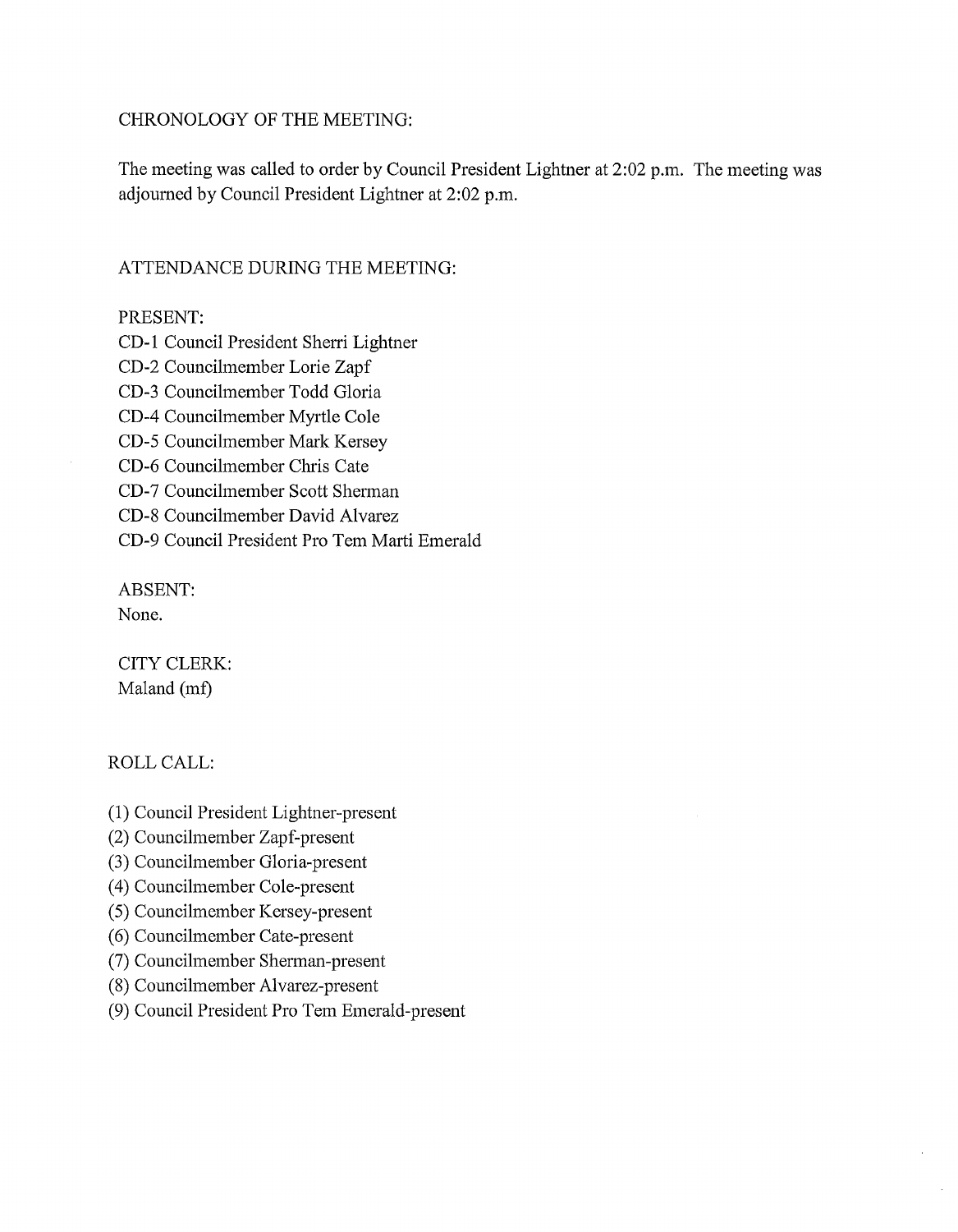NON-AGENDA PUBLIC COMMENT:

None.

# APPROVAL OF COUNCIL MINUTES:

The Minutes of the following meeting was approved by Unanimous Consent:

APPROVED

 $03/02/2015$  – Special Meeting

COUNCIL ACTION: Start Time: 2:02PM

ITEM-FA -1: Public Facilities Financing Authority of the City of San Diego Approval of Issuance of the Authority's Lease Revenue Refunding Bonds, Series 2015 (Ballpark Refunding) and Approving Certain Documents and Actions in Connection Therewith.

## **ITEM DESCRIPTION:**

Approve the resolution authorizing the issuance of the Authority's Bonds.

## **CITY ATTORNEY'S RECOMMENDATION:**

Adopt the following resolution:

(FA-2015-2) ADOPTED AS RESOLUTION FA-2015-2

A resolution of the Public Facilities Financing Authority of the City of San Diego authorizing the issuance of its Lease Revenue Refunding Bonds, Series 2015 (2015 Bonds) in a principal amount not to exceed \$136,000,000, authorizing the form and content of all related legal documents and approving all actions heretofore taken in connection with the issuance, delivery, and sale of the 2015 Bonds.

## **SUPPORTING INFORMATION:**

## **FISCAL CONSIDERATIONS:** N/A

## **PREVIOUS COUNCIL AND/OR COMMITTEE ACTION:**

This action is a companion item to City Council Ordinance 0-2015-76 Cor., which was heard at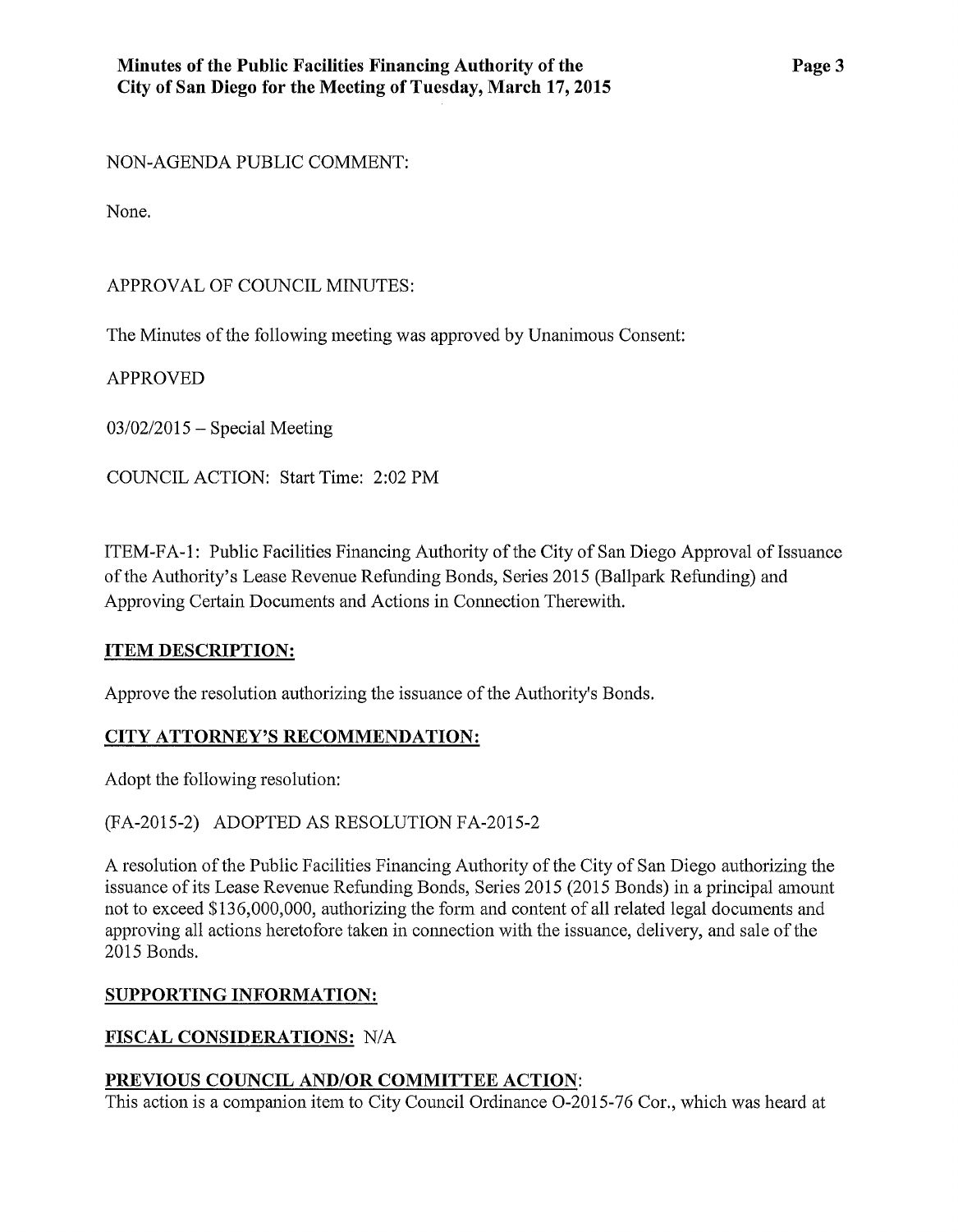the City Council meeting of March 2, 2015.

Primary Contact\Phone: Brant C. Will\619-236-6220

**NOTE:** See City Council Agenda of March 17, 2015, Item 330, for a companion item.

COUNCIL ACTION: Start Time: 2:02PM

MOTION BY TODD GLORIA TO ADOPT. Second by Myrtle Cole.

Passed by the following vote: Yea: Sherri Lightner, Lorie Zapf, Todd Gloria, Myrtle Cole, Mark Kersey, Chris Cate, Scott Sherman, David Alvarez, Marti Emerald; Nay: (None); Recused: (None); Not Present (None).

ITEM-FA-2: Calling a Regular Meeting of the Board of Commissioners for March 24, 2015.

## **CITY ATTORNEY'S RECOMMENDATION:**

Adopt the following resolution:

(FA-2015-3) ADOPTED AS RESOLUTION FA-2015-3

A Resolution of the Board of Commissioners of the Public Facilities Financing Authority of the ·City of San Diego calling a regular meeting of the Board for March 24, 2015.

Primary Contact\Phone: Brant C. Will\619-236-6220

COUNCIL ACTION: Start Time: 2:02PM

MOTION BY TODD GLORIA TO ADOPT. Second by Mark Kersey.

Passed by the following vote: Yea: Sheni Lightner, Lorie Zapf, Todd Gloria, Myrtle Cole, Mark Kersey, Chris Cate, Scott Sherman, David Alvarez, Marti Emerald; Nay: (None); Recused: (None); Not Present (None).